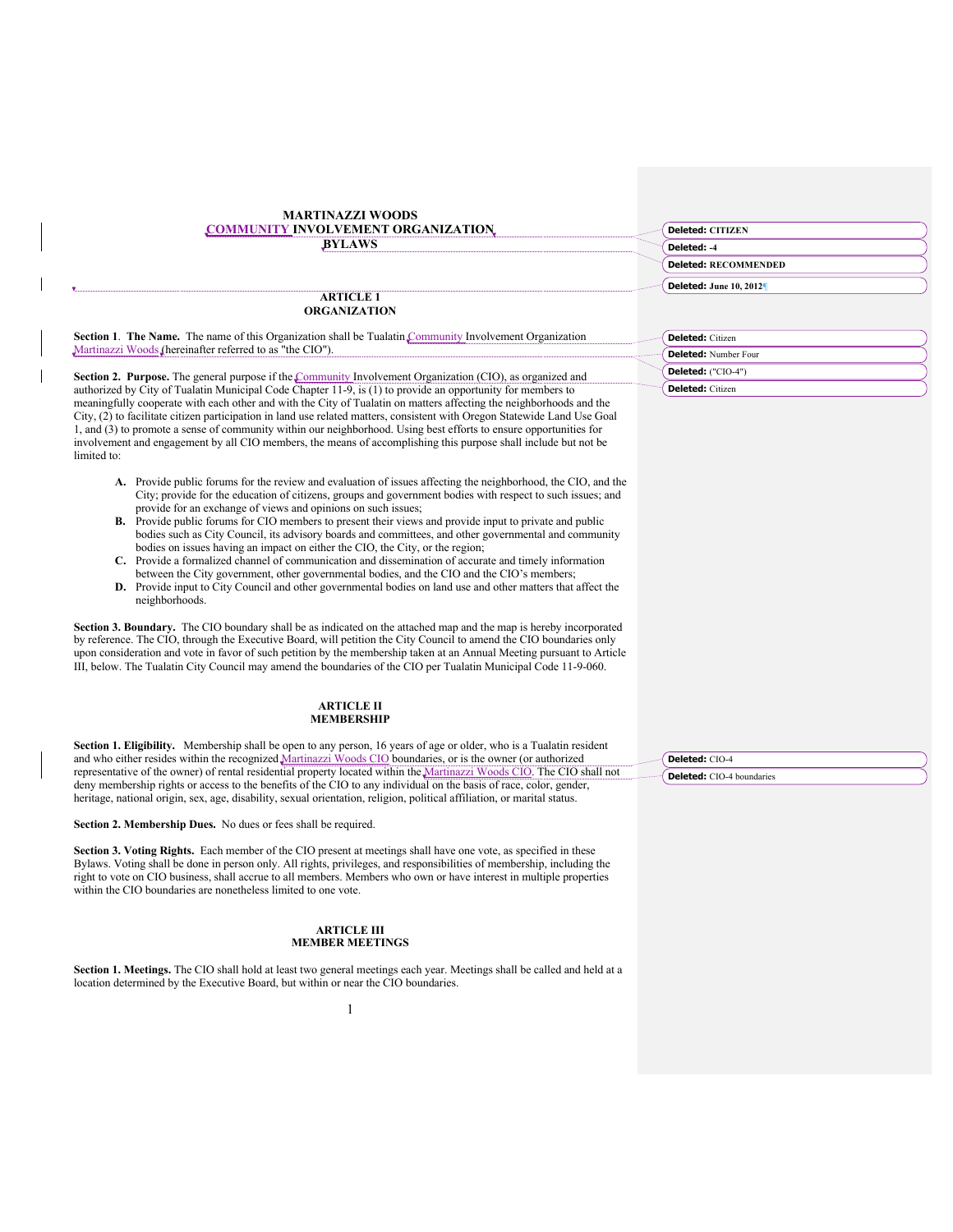**A**. **Annual Meeting.** One of the general meetings shall be the Annual Meeting, at which election of officers and other business designated by these bylaws and by the CIO's Executive Board shall occur. Notice of the Annual Meeting will be provided to members at least 14 days in advance of the meeting, and shall include the date, time, location, and purpose of the Annual Meeting. The Annual Meeting shall be held in the month of April of each year, except for the first year.

**B. General Meetings.** A general meeting or meetings in addition to the Annual Meeting shall be called by the Executive Board and held at least once yearly. Notice of a general meeting shall be given at least seven days in advance.

**C. Special Meetings.** If a" special meeting" is found to be necessary by the Executive Board because of the urgent or time-sensitive nature of an issue, reasonable effort will be made to provide at least two days advance notice to members.

**Section 2. Notice.** The Executive Board shall provide notice of upcoming meetings, as specified above, by written or electronic means reasonably calculated to reach the membership. Posting notice of meetings on public City of Tualatin written or electronic newsletters and/or event calendars shall be considered sufficient notice.

**Section 3. Quorum.** A quorum for the first Annual Meeting shall be 15 members present. Before the next general meeting, the Executive Board shall determine the minimum number of members required to constitute a quorum at annual, general or special meetings. A quorum for general and annual meetings may not be less than 15 members and must include at least three Board members. Decisions requiring a vote at annual, general, and special meetings shall be made by a majority vote of those members present at such meeting, except for amendments or changes to the Bylaws or CIO boundaries, as per these Bylaws.

**Section 4. Process.** All meetings will be open to members and to the public, and generally follow Robert's Rules of Order. Members shall have the right to introduce agenda items. Proposed agenda items shall be given to the President or President's designee at least 14 days in advance of a meeting. Minutes will be taken and made available to the members. The minutes shall include a summary of the discussion, views expressed, majority view, including the approximate numbers in the majority and minority.

**Section 5. Decorum.** Members shall conduct themselves in all meetings in a manner exhibiting common courtesy and fairness. The President may exclude members who unreasonably disrupt a meeting, or who act in a hostile, threatening or coercive manner toward any fellow member. Any member excluded from a meeting under this section shall forfeit his or her right to speak, vote, or otherwise participate in the balance of that meeting.

# **ARTICLE IV EXECUTIVE BOARD, ELECTION, AND MEETINGS**

**Section 1. Officers and Executive Board.** The officers of the CIO shall be a President, Vice President, Secretary, Treasurer, and Land Use Officer. No more than two offices shall be held by a single person at a time. The Executive Board shall consist of the officers and the chairs of standing committees. The Executive Board has the responsibility to act in the best interest of the CIO; and using best efforts that members are generally made aware of pertinent issues and matters that may affect them. A list of current Executive Board members and contact information shall be kept on file with the City of Tualatin and be available to the members. Regardless of the number of offices held by any one person, each Board member shall have one vote on any issue or matter.

**Section 2. Election and Term of Office.** The officers shall be elected at the Annual Meeting by the membership. Any member may be nominated to serve as an Officer or Executive Board member, including by self-nomination. All nominees shall be submitted to the members 14 days before an election or upon nomination, whichever occurs later, except in the first year. Every member present shall be entitled to one vote for each executive board office to be elected. The nominee receiving a majority of the votes cast for each office shall be deemed elected. Each Board member shall hold office for two years, except in the first year when the President, Secretary, and Land Use Officer will hold office for one year because of the staggered election process. In the event of a vacancy, the vacancy shall be filled by a majority vote of the remaining members of the Executive Board, and the member so elected fills the position until the next annual meeting. Two officers shall be selected by the Executive Board to serve on the Citizen Involvement Coordinating Committee.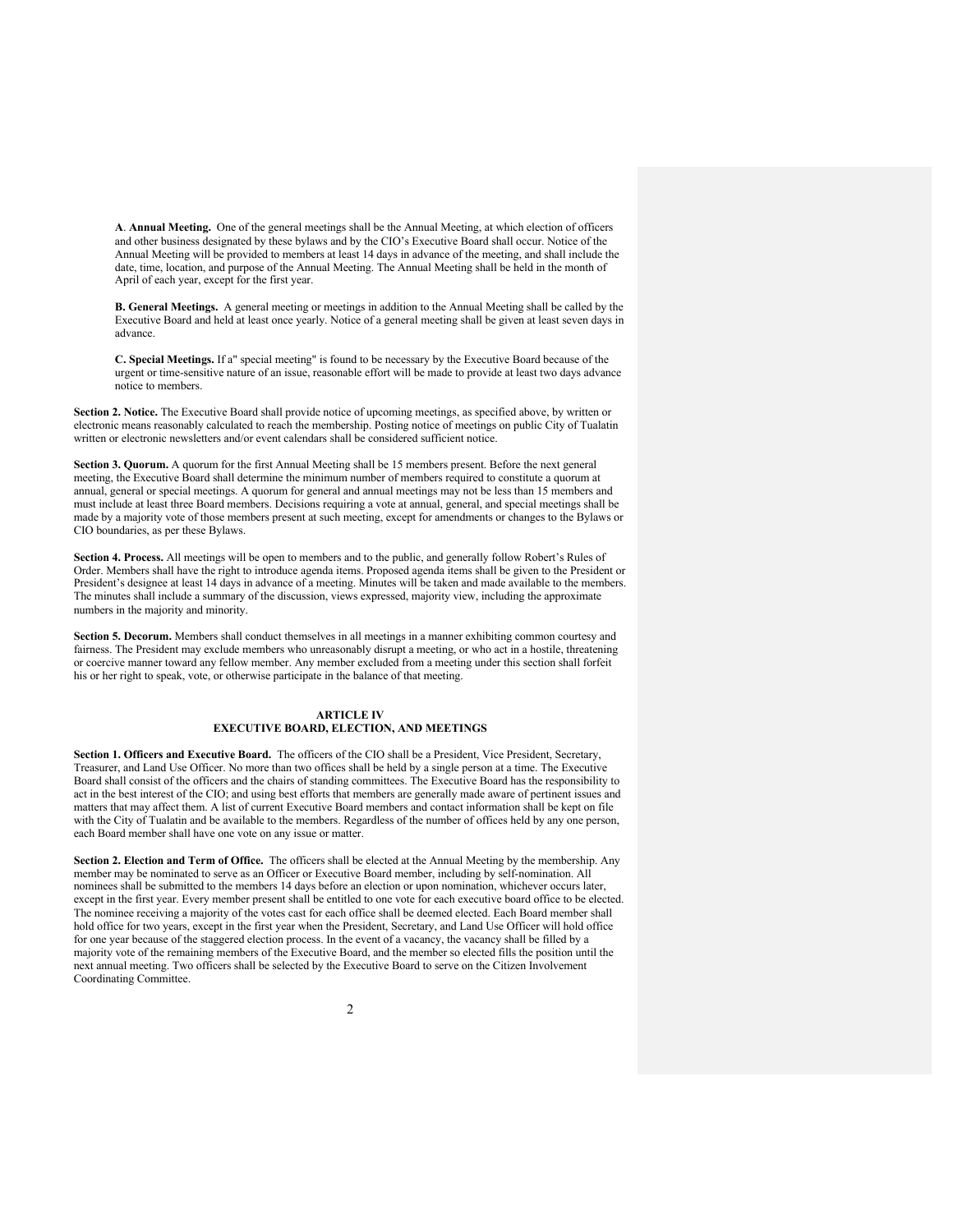## **Section 3. Powers and Duties.** The duties of each office are:

- **A. President.** Shall set the agenda and preside at all meetings of the CIO and of the Executive Board; have the authority to speak on behalf of the CIO and the Executive Board; serve as a contact for all communications from the City regarding CIO matters; perform all the duties of supervision and management as pertains to the office of president; ensure that the organization complies with the requirements of the CIO's Bylaws; and perform those duties as may be designated by the Board. After formation, the President shall be elected in odd numbered years.
- **B. Vice President.** Shall serve in the absence of the President; shall assist the President; shall facilitate. Martinazzi Woods CIO elections; and perform other duties as designated by the Board. After formation, the Vice President shall be elected in even numbered years.
- **C. Secretar**y**.** Shall keep accurate attendance records and minutes of each meeting, including a summary of the discussion, views expressed, majority view, including the approximate numbers in the majority and minority.; ensure that meeting notices are made; maintain and make available names and contact information of officers and committee chairs ensure a copy of current bylaws are provided to the City and made available to the membership; maintain a copy of meeting minutes for no less than four years; make such minutes available to the members and the City within a reasonable time; and perform other duties as designated by the Board. After formation, the Secretary shall be elected in odd numbered years.
- **D. Treasurer.** Shall receive, deposit, disburse, and account for all CIO funds; prepare and present operating statements at each general meeting or as otherwise requested by the Executive Board; shall be a member of the Community Connections Standing Committee; shall serve as the liaison between the Executive Board and the Community Connections Standing Committee on the Grant Funding Program of the CIO; and perform other duties as designated by the Board. After formation, the Treasurer shall be elected in even numbered years.
- **E. Land Use Officer.** Shall keep current on land use issues pertinent to the CIO; shall have the authority to speak on behalf of the Executive Board and CIO pertaining to land use issues; shall be a member of the Land Use Committee; shall make available to membership pertinent land use information; and perform other duties as designated by the Board. After formation, the Land Use Officer shall be elected in odd numbered years.

**Section 4. Executive Board Meetings.** Executive Board meetings will be held periodically at such time and place as determined by the Board; however, the Board shall hold at least two meetings each year, open to the public, with notice provided as with General Meetings, and at least seven days in advance. Robert's Rules of Order will generally be followed. Board decisions requiring a vote shall be decided by affirmative vote of a majority of those voting members present but no vote is valid unless a quorum is present. A quorum for the Executive Board shall be 51% of officers and board members, no fewer than two of which shall be officers, except in the initial year when a quorum may be two officers.

**Section 5. Notice.** The Executive Board shall provide notice of upcoming Executive Board meetings by written or electronic means reasonably calculated to reach the membership. Posting notice of meetings on public City of Tualatin written or electronic newsletters and/ or event calendars shall be considered sufficient notice.

## **ARTICLE V COMMITTEES**

**Section 1. Standing Committees.** A standing committee is a permanent committee as designated in the Bylaws. Each committee shall develop a statement of organization and implementation methods to be approved by the Executive Board. Membership on a standing committee shall be from the CIO membership. Standing committees shall record attendance and keep minutes, including a summary of the discussion, views expressed, majority view, including the approximate numbers in the majority and minority. The chair of any standing committee shall serve on the Executive Board.

**A. Community Connection.** This Committee's primary purpose shall be to engage members in events and issues that build and increase a sense of community. Such activities and events may include, but are not limited to, Neighborhood Night Out, emergency preparedness, events that care for and enhance public spaces in the neighborhood, and events that promote member interactions. The Committee shall be

**Deleted:** CIO 4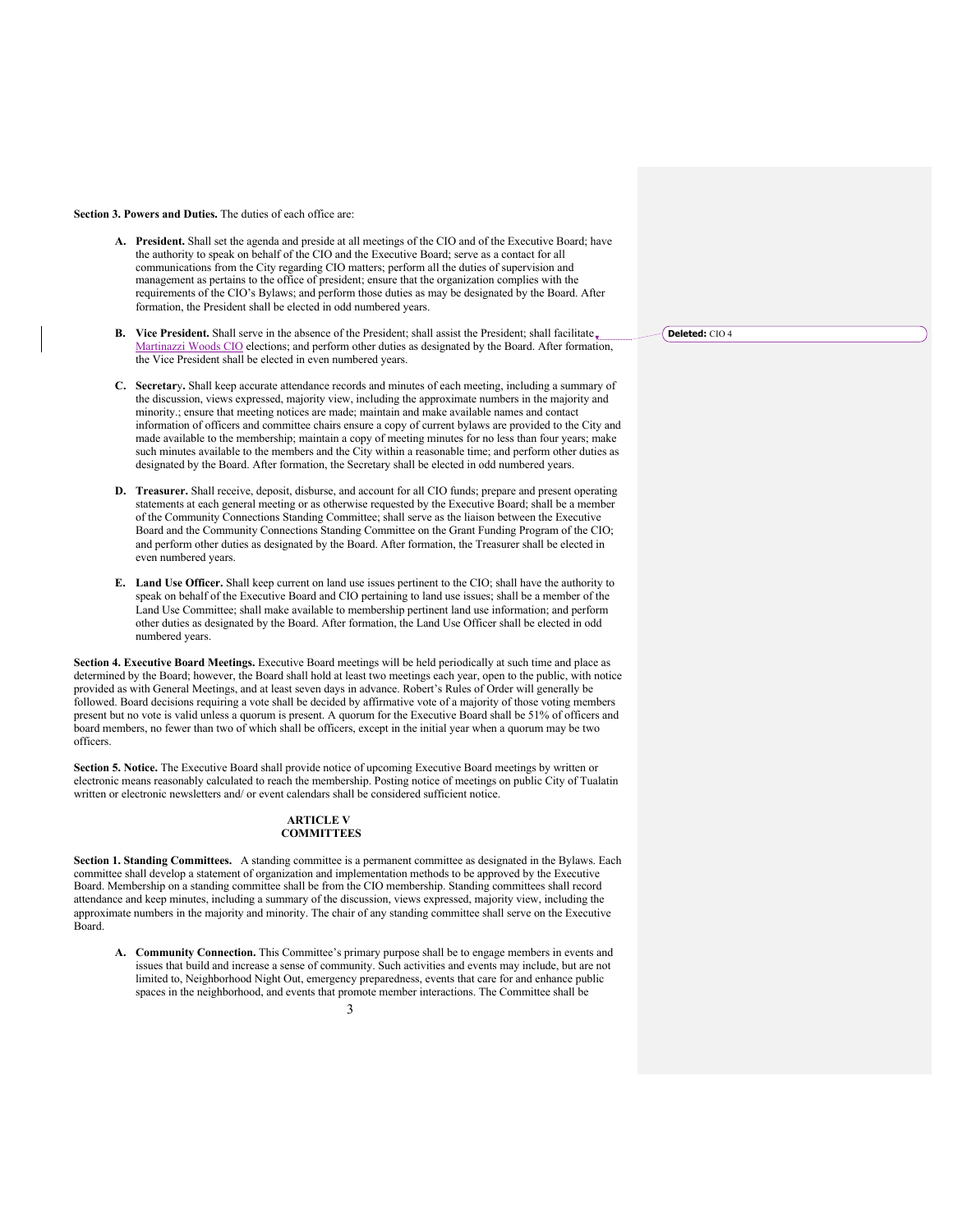responsible for the management and implementation of the Grant Funding Program of the CIO, funded by the City or other sources. The Committee shall identify, select, and recommend to the Executive Board for its approval activities and events that are of significant community value to qualify as a Grant Funding Program. Activities and events approved by the Executive Board will be presented to the CICC for its review and comments and then submitted to the City Council for its consideration and funding. The Committee will be composed of no less than three members.

**A. Land Use.** This Committee shall be a permanent committee with the primary purpose to engage members in the discussion of and provide timely information to members on land use matters of the City and the region. The Committee shall review such matters as, but not limited to, land use, traffic, development proposals, and zoning, providing a forum for member discussion of issues. The Committee will be composed of no less than three members, with the Land Use Officer as one of the committee's members.

**Section 2. Formation of Committees.** Other committees may be formed at the discretion of the Executive Board or by a majority of the members at a member meeting. Membership on a committee shall be from the CIO membership.

**Section 3. General.** Meetings shall be open to the public and notice requirements of a general meeting shall be followed. All decisions will be decided by a simple majority of those in attendance; the definition of a quorum shall be set before the first committee meeting by the Executive Board and may be amended from time to time by the Executive Board. Committees shall make recommendations on major issues to the Executive Board for approval; however, with specific authorization from the Executive Board, the Committees may have the power to act on behalf of the CIO and its Executive Board. Each Committee should meet at least twice yearly. Members shall conduct themselves in all meetings in a manner exhibiting common courtesy and fairness.

# **ARTICLE VI STANDARDS OF RECOGNITION**

**Section 1. Recognition of CIO.** The CIO shall first submit an application for recognition to the City Manager or designee, and then to the City Council for final approval and recognition. The CIO shall meet and continue to maintain conformity with the following minimum recognition criteria:

- **A.** Members shall meet the member eligibility as detailed in Article II, Section 1 of these Bylaws; and,
- **B.** Members shall hold an initial annual meeting in the first year to adopt the bylaws and elect a minimum of 2 officers; and,
- **C.** After at least one initial organizational/annual meeting in the first year, the CIO shall thereafter hold at least two general meetings annually, one of which is the annual meeting with election of officers as per these Bylaws; the time, place, and purpose will be well publicized in accordance with these Bylaws throughout the CIO prior to each meeting; and,
- **D.** Comply with the Bylaws of the CIO and the City of Tualatin Ordinance #1328-11 as part of Tualatin Municipal Code 11-9. The CIO bylaws shall conform to the City of Tualatin Ordinance.

**Section 2. Inactive Organization.** If the CIO does not meet the above minimum criteria and comply with the Bylaws over a reasonable period of time as determined by the Citizen Involvement Coordinating Committee, the CIO shall be deemed to be inactive.

**Section 3. Recognition of Community Involvement Coordinating Committee (CICC).** Upon formation of a CICC as set out in Tualatin Municipal Code Chapter 11-9-100, the CIO will recognize and cooperate with the CICC in conjunction with other CIO's in Tualatin. The CIO Executive Board will make efforts to attend and participate in the CICC and to cooperate with efforts in furtherance of the CICC's stated goals.

## **ARTICLE VII MISCELLANEOUS**

**Section 1. Grievances.** Any member objecting to or challenging any action of an officer, committee, or Executive Board shall provide written notice to the officer or members of the committee and to the Executive Board within 14

**Deleted: Citizens**